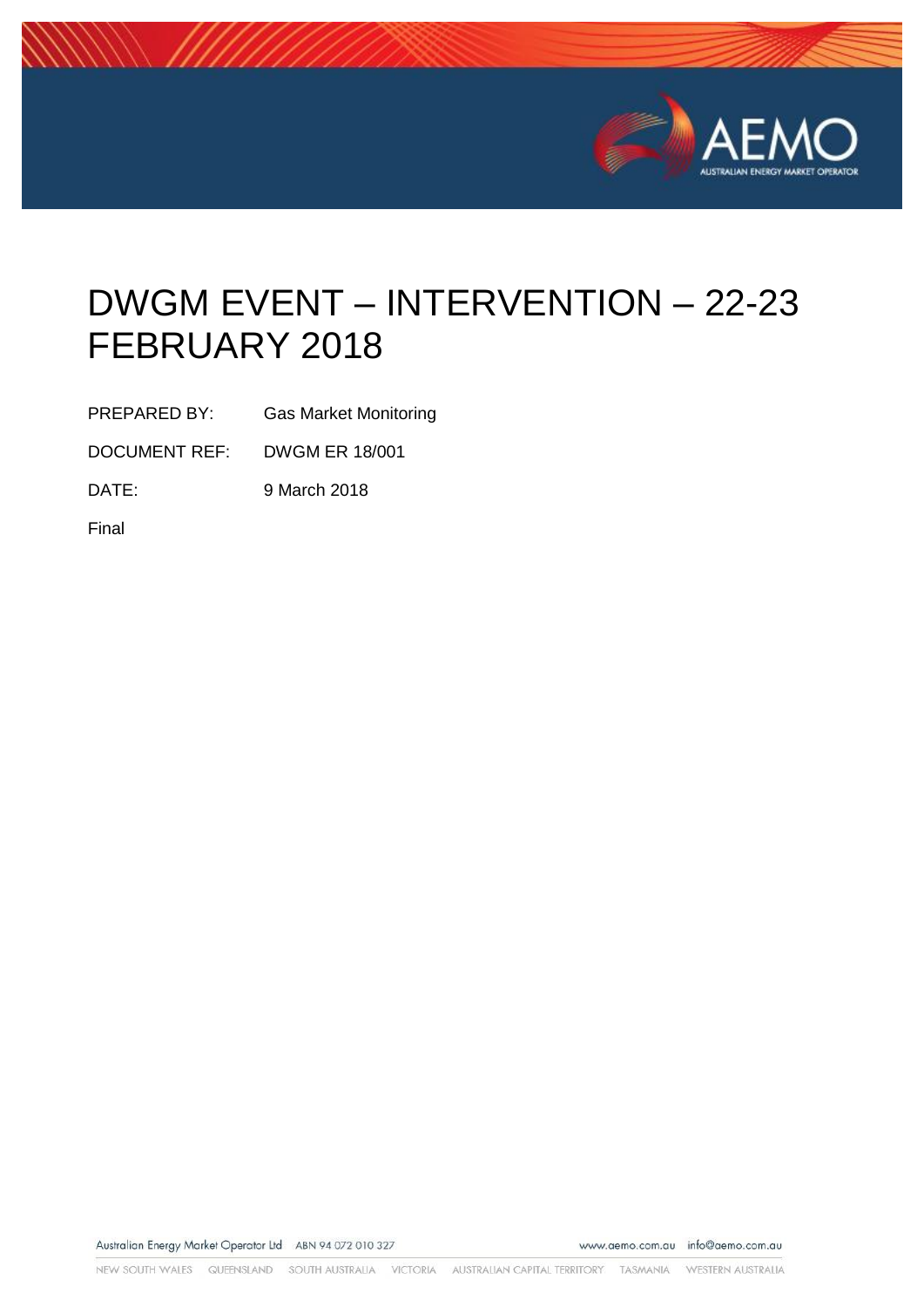

## **Contents**

| 1              |                                                                             |  |
|----------------|-----------------------------------------------------------------------------|--|
| $\overline{2}$ |                                                                             |  |
| 3              |                                                                             |  |
| 3.1            |                                                                             |  |
| 3.1.1<br>3.1.2 |                                                                             |  |
| $\overline{4}$ |                                                                             |  |
| 4.1            |                                                                             |  |
| 5              |                                                                             |  |
| 5.1            |                                                                             |  |
| 5.2            |                                                                             |  |
| 5.2.1<br>5.2.2 | Allocation of uplift to the Declared Transmission System Service Provider 7 |  |
| 5.3            |                                                                             |  |
| 5.4            |                                                                             |  |
| 6              |                                                                             |  |
|                |                                                                             |  |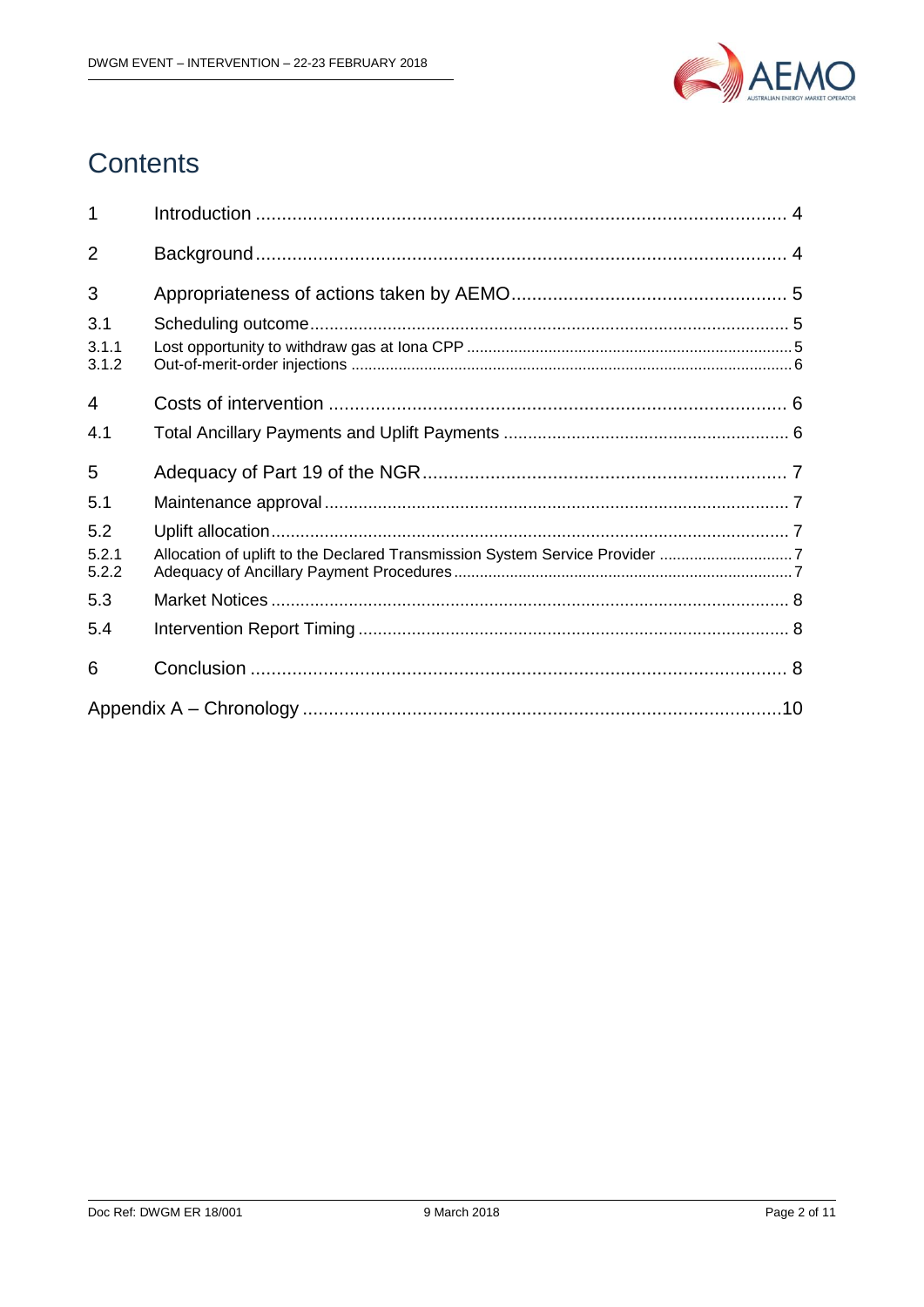

## IMPORTANT NOTICE

#### **Purpose**

AEMO has prepared this report pursuant to rule 351 of the National Gas Rules, using information available as at 9 March 2018, unless otherwise specified.

#### **Disclaimer**

AEMO has made every effort to ensure the quality of the information in this report but cannot guarantee its accuracy or completeness. Any views expressed in this report are those of AEMO unless otherwise stated, and may be based on information given to AEMO by other persons.

Accordingly, to the maximum extent permitted by law, AEMO and its officers, employees and consultants involved in the preparation of this report:

- make no representation or warranty, express or implied, as to the currency, accuracy, reliability or completeness of the information in this report; and
- are not liable (whether by reason of negligence or otherwise) for any statements or representations in this report, or any omissions from it, or for any use or reliance on the information in it.

#### **Copyright**

© 2018 Australian Energy Market Operator Limited.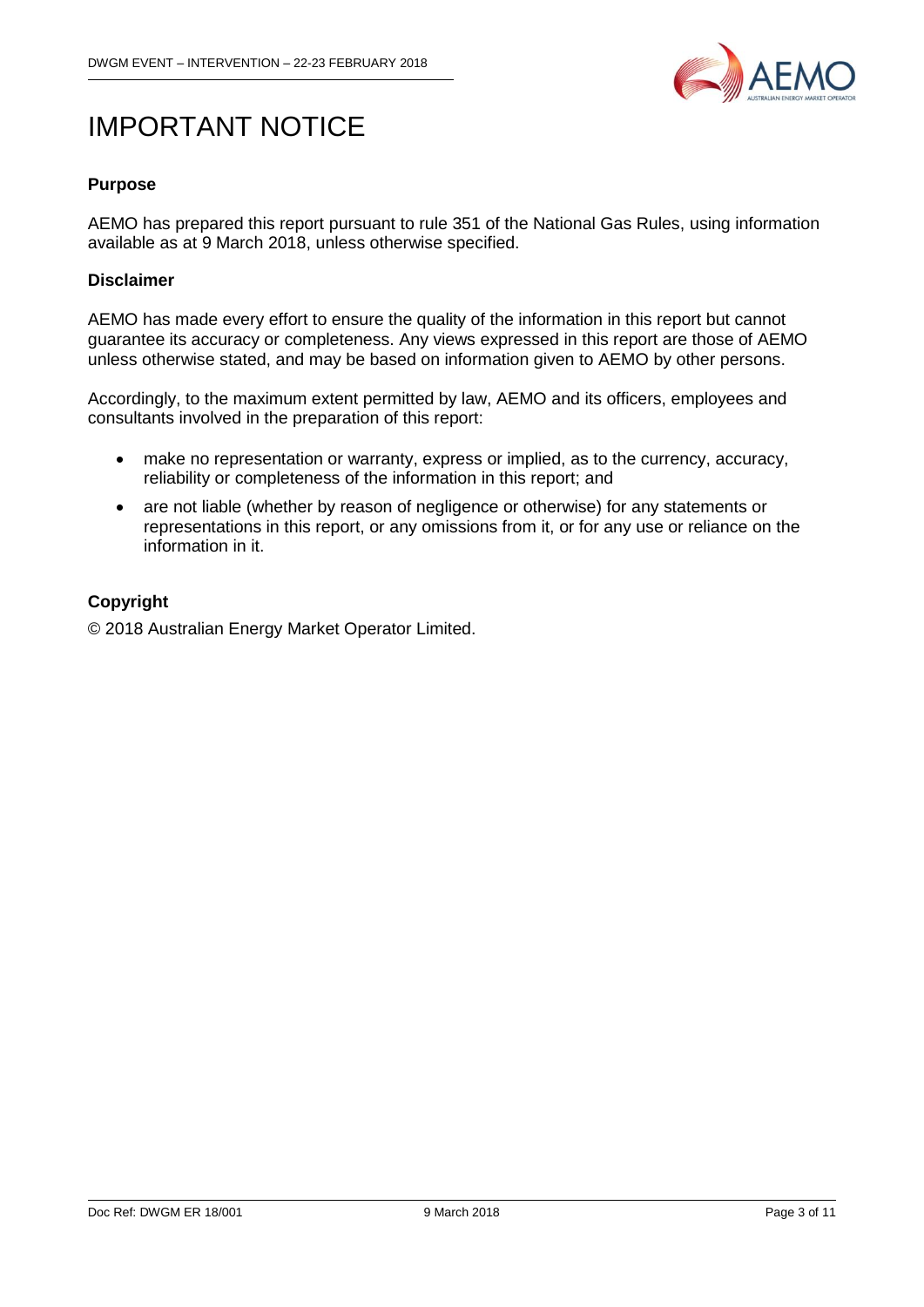

## <span id="page-3-0"></span>**1 Introduction**

AEMO issued a notice of a threat to system security in the Victorian Declared Wholesale Gas Market (DWGM) for gas day 23 February 2018 due to an unplanned outage of all three large Centaur compressors at the Brooklyn Compressor Station (BCS) on 22 February 2018.

Rule 351(1)(b) of the National Gas Rules (NGR) requires that AEMO investigate and prepare a report following an event which is or may be a threat to system security. Rule 351 also requires that AEMO assess and advise on:

- the adequacy of the provisions of the NGR relevant to the event or events;
- the appropriateness of actions taken by AEMO in relation to the event or events; and
- the costs incurred by AEMO and registered participants as a consequence of responding to the event or events.

This report is published in accordance with rule 351(2) of the NGR. All times used in this report are AEST (Market Time), and a chronology of events is included in [Appendix A –](#page-9-0) Chronology.

## <span id="page-3-1"></span>**2 Background**

APA Group, the owner of the Victorian Declared Transmission System (DTS), undertook a full outage of the BCS on 22 February 2018 between the hours 06.00 to 10.00 as a planned maintenance activity. This outage was associated with the South West Pipeline (SWP) Capacity Expansion Project, which will enable increased western flows through the SWP.

The BCS is primarily used to compress gas to:

- support gas withdrawals from the SWP into the Iona underground gas storage (Iona UGS) facility at Port Campbell;
- assist in balancing system line-pack in the SWP;
- support system demand on the Brooklyn to Lara Pipeline (BLP), SWP and the Western Transmission System (WTS) when there are no injections into the SWP at Port Campbell;
- support gas-fired power generation (GPG) at the Laverton North Power Station which is supplied from the Brooklyn-Corio Pipeline (BCP); and
- support system demand on the Brooklyn-Ballan Pipeline including supply to Ballarat on high demand days
- maintain pressure above operating limits in the BCP to supply Geelong during the shoulder seasons and mild winter days when Iona UGS is withdrawing gas from the SWP.

At 09.00 hrs on 22 February 2018, APA advised AEMO that the testing of compressors was delayed until 12.00 hrs. During this testing, one of the Brooklyn compressors (unit 12) tripped on high enclosure temperature. Investigation showed that this was due to a crack in the exhaust bellows. APA then found cracks in the exhaust bellows of the other two BCS Centaur compressors (units 10 and 11), and advised AEMO that these three compressors would not be available until further notice.

This meant that only the two small Saturn compressors (units 8 and 9) were available at BCS. These compressors do not operate at sufficient pressure to support system demand on the BLP, SWP and WTS when there are no injections into the SWP at Port Campbell. As sufficient supply from Port Campbell was unlikely to be scheduled without future action by AEMO due to Iona UGS withdrawals, AEMO determined it was necessary to inform participants.

At 16.00 hrs, AEMO held an industry conference to inform participants that: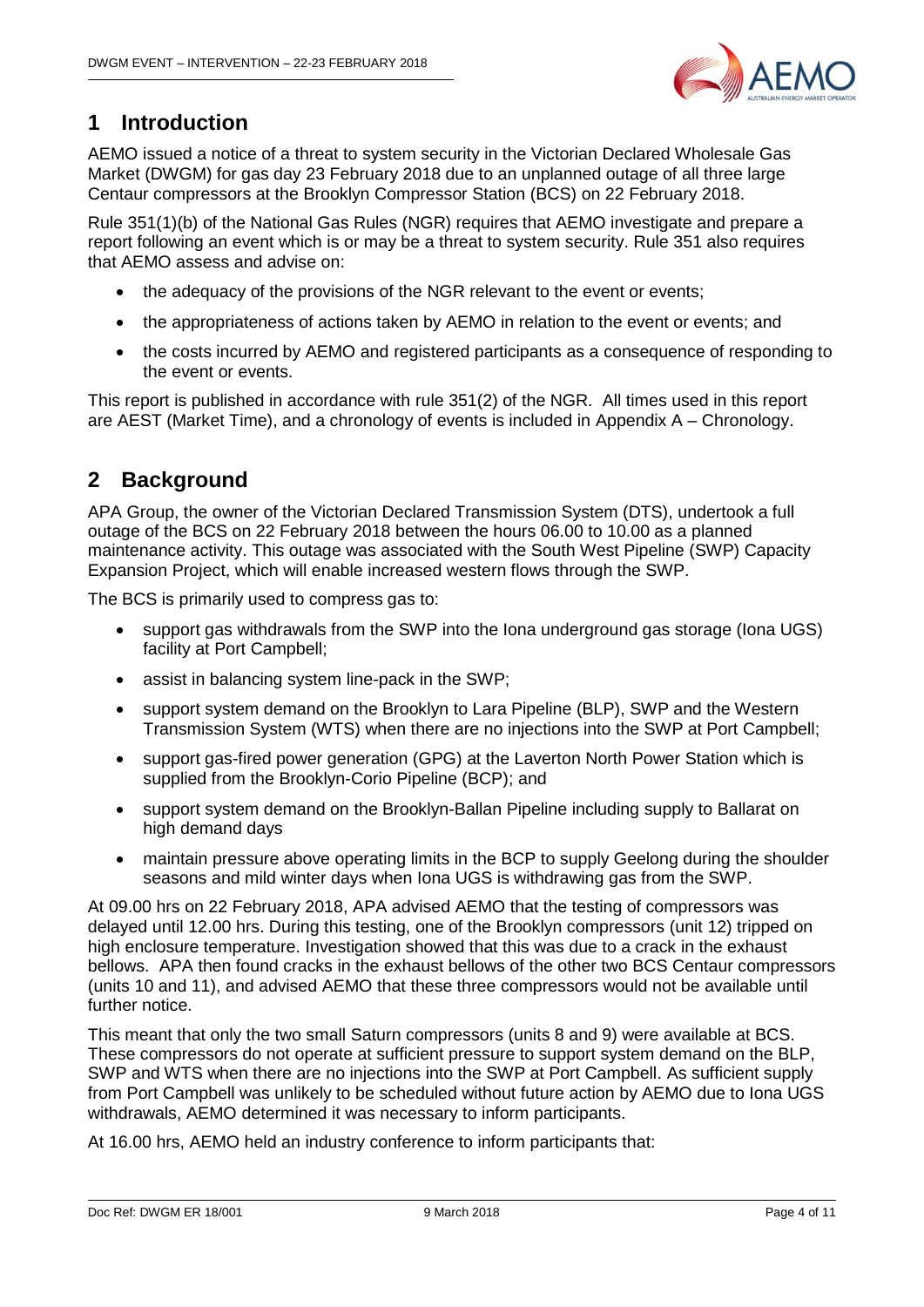

- From 18.00 hrs (i.e. for the remainder of the gas day) on 22 February 2018 and for the entire gas day 23 February 2018, no Iona close proximity point (CPP) withdrawals would be scheduled. Any injections at Iona CPP would not be constrained;
- The restriction on the SWP withdrawals at all lona CPP points would be an operating schedule (OS) only constraint;
- If there were insufficient injections at the Iona CPP to maintain SWP pressures, AEMO would issue a notice of a threat to system security and schedule out-of-merit-order injections;
- System Wide Notices (SWN) would be issued to update participants on the situation as it progressed.

At 17.10 hrs, AEMO issued a market notice to notify participants that compression into SWP would be unavailable due to an unplanned outage and that it was seeking a market response to the threat to system security for gas day 23 February 2018. The notice advised that AEMO would schedule net injections at Iona CPP when required to ensure there are sufficient injections for meeting demand on the BLP, SWP and WTS.

APA returned BCS unit 12 to service at 15.00 hrs on 23 February 2018, and AEMO issued a SWN indicating the threat to system security had ended. BCS unit 11 returned to service at 10:25 hrs on 24 February 2018.

## <span id="page-4-0"></span>**3 Appropriateness of actions taken by AEMO**

AEMO's objectives during this event were to:

- Operate in accordance with the NGR and the Wholesale Market Procedures;
- Limit the risk of involuntary curtailment to customers including the Laverton North Power Station;
- Alleviate the threat to system security and return the DTS to normal operating conditions.

### <span id="page-4-1"></span>**3.1 Scheduling outcome**

The impact on scheduling outcomes is separated into two sections below:

- lost opportunity to withdraw gas at Iona CPP into the Iona UGS facility; and
- scheduling of out-of-merit-order injections i.e. offers above the market price.

#### <span id="page-4-2"></span>**3.1.1 Lost opportunity to withdraw gas at Iona CPP**

To schedule the required net injections at Iona CPP during the unplanned outage, AEMO descheduled the controllable withdrawals for the scheduling horizons between 14.00 hrs on 22 February 2018 and 14.00 hrs on 23 February 2018.

This de-scheduling of withdrawals occurred despite some market response during the BCS outage. It is likely that the de-scheduled withdrawal quantity would have been higher in the absence of this market response.

The following table lists the de-scheduled withdrawal quantities (in GJ) at the Iona CPP in the operating schedules as a result of the BCS unplanned outage.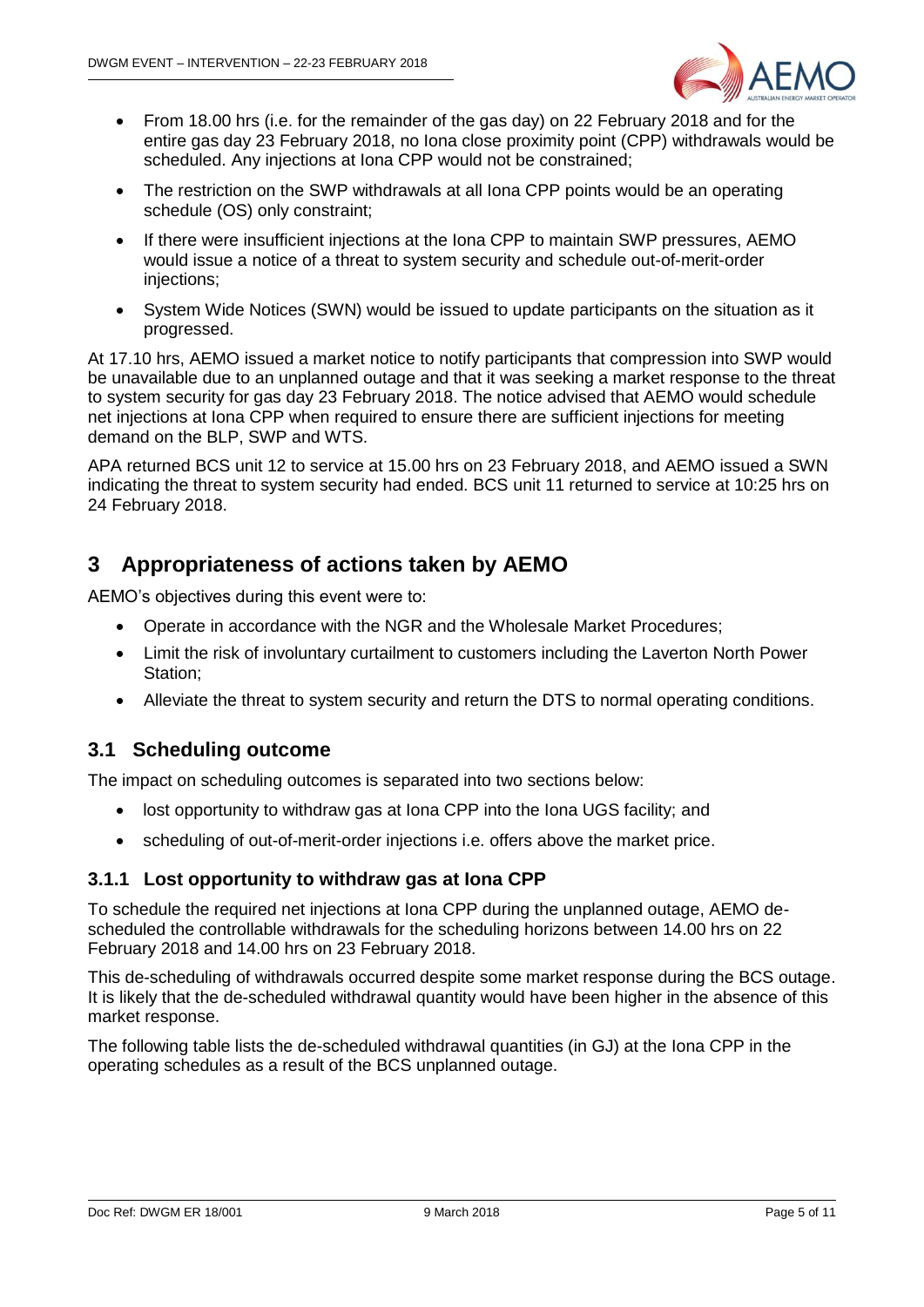

| <b>Gas Day</b> | <b>Scheduling</b><br><b>Horizon</b> | Lost<br>opportunity to<br>withdraw | <b>Comment</b>                                          |
|----------------|-------------------------------------|------------------------------------|---------------------------------------------------------|
|                | 6.00 AM                             | 0                                  | The volumes indicated represent the gas that would have |
| 22 February    | $10.00$ am                          | 0                                  | been withdrawn if not for the unplanned outage.         |
| 2018           | $2.00 \text{ pm}$                   | 2,503                              |                                                         |
|                | $6.00 \text{ pm}$                   | 30,609                             |                                                         |
|                | 10.00 pm                            | 7,602                              |                                                         |
|                | $6.00$ am                           | 36,000                             |                                                         |
|                | 10.00 am                            | 16,852                             |                                                         |
| 23 February    | 2.00 pm                             | 13,411                             |                                                         |
| 2018           | $6.00 \text{ pm}$                   | 0                                  |                                                         |
|                | 10.00 pm                            | 0                                  |                                                         |

#### <span id="page-5-0"></span>**3.1.2 Out-of-merit-order injections**

In response to the notice of a threat to system security issued for gas day 23 February 2018, AEMO scheduled the minimum required net injections at the Iona CPP, which included out-ofmerit-order injections (offers above the market price) to support demand on the SWP, BLP and WTS. This was consistent with the approach outlined in the market notices issued to participants prior to the planned outage.

The following table lists the scheduled out-of-merit-order injections (in GJ) at the Iona CPP in the operating schedules during the BCS unplanned outage period.

| <b>Gas Day</b>      | <b>Scheduling</b><br><b>Horizon</b> | Out-of-merit-<br>order Injection | <b>Comment</b>                                                                                                                                                     |
|---------------------|-------------------------------------|----------------------------------|--------------------------------------------------------------------------------------------------------------------------------------------------------------------|
| 22 February<br>2018 | $6.00$ am                           |                                  | No out-of-merit-order injections were scheduled for the                                                                                                            |
|                     | $10.00$ am                          | 0                                | 6.00 pm and 10.00 pm schedules, as there were<br>sufficient in-merit-order injection bids at the Iona CPP.                                                         |
|                     | $2.00$ pm                           | 0                                |                                                                                                                                                                    |
|                     | $6.00 \text{ pm}$                   |                                  |                                                                                                                                                                    |
|                     | 10.00 pm                            | 0                                |                                                                                                                                                                    |
|                     | $6.00$ am                           | 11,497                           | No out-of-merit-order injections were need for the 2.00                                                                                                            |
|                     | 10.00 am                            | 2,683                            | pm schedule, as there were sufficient in-merit-order                                                                                                               |
| 23 February<br>2018 | $2.00 \text{ pm}$                   |                                  | injection bids at the Iona CPP. No out-of-merit-order<br>injections were needed for the 6.00 pm and 10.00 pm<br>schedules, as the outage had concluded and BCS was |
|                     | $6.00 \text{ pm}$                   | 0                                |                                                                                                                                                                    |
|                     | 10.00 pm                            | 0                                | restored to normal operations after 15.00 hrs.                                                                                                                     |

## <span id="page-5-1"></span>**4 Costs of intervention**

### <span id="page-5-2"></span>**4.1 Total Ancillary Payments and Uplift Payments**

The market impact resulting from a threat to system security is in the form of additional ancillary payments and corresponding uplift payments.

The following table lists these payments by type for 23 February 2018.

| <b>Gas Day</b>   | <b>Ancillary Payments (\$)</b> | <b>Total Uplift Payments (\$)</b> |
|------------------|--------------------------------|-----------------------------------|
| 23 February 2018 | 4.427                          | 4.427                             |

The uplift payments can either be attributed to the Declared Transmission System Service Provider (DTSSP) or Market Participants. This is discussed in more detail in Section 5.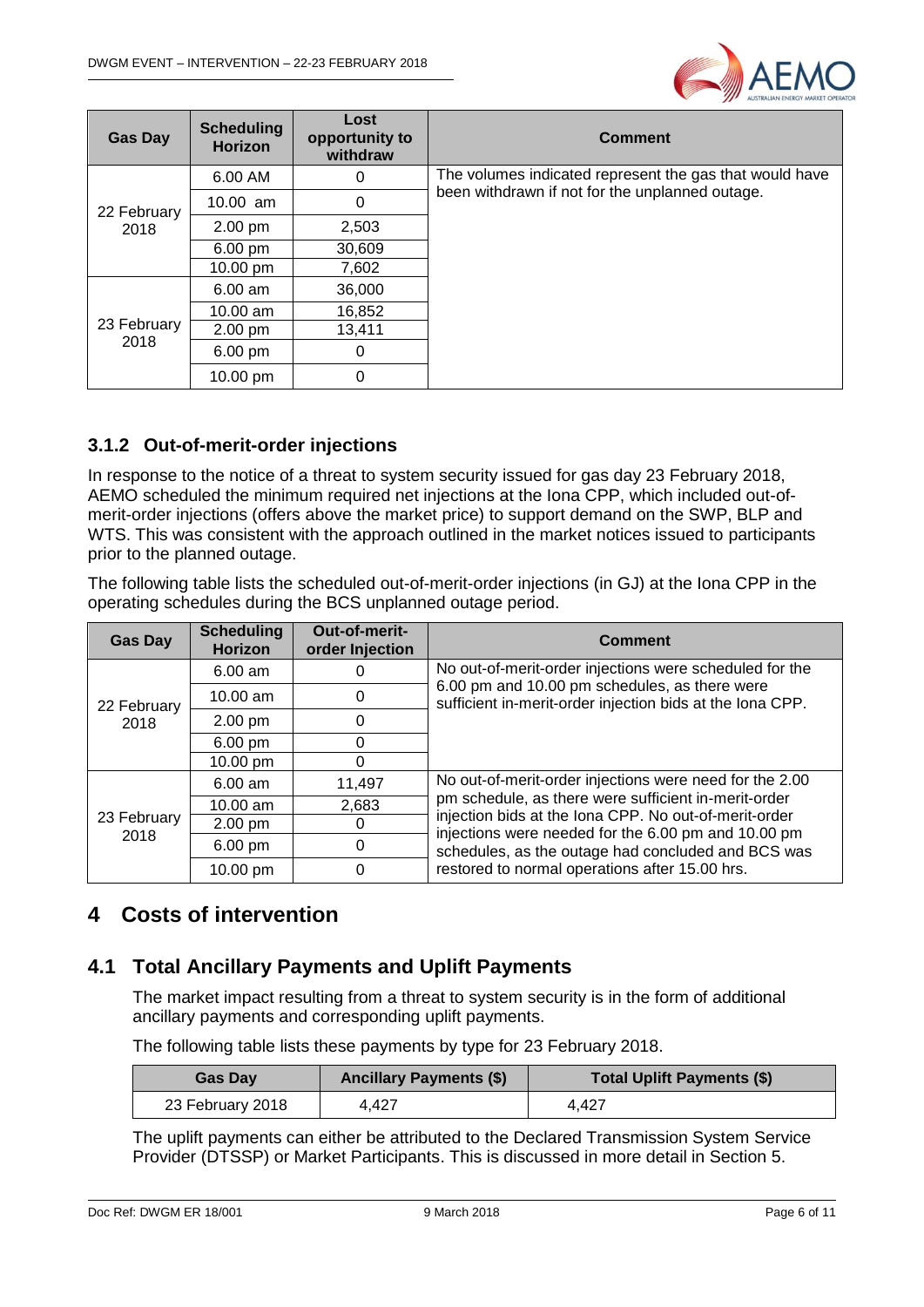

## <span id="page-6-0"></span>**5 Adequacy of Part 19 of the NGR**

In respect of this event, AEMO has assessed the application and adequacy of NGR provisions relating to maintenance approval, uplift allocation, market notices, and this intervention report.

### <span id="page-6-1"></span>**5.1 Maintenance approval**

NGR 326(1) requires AEMO to coordinate maintenance to ensure that system security is not threatened, while NGR 326(4) requires AEMO and service providers to cooperate to minimise any threat to system security that would likely result from proposed maintenance.

In this case, AEMO had approved the planned maintenance to go ahead on 22 February as originally planned, considering that high GPG demand was unlikely (so the Laverton North Power Station was unlikely to operate) on that day due to the cooler weather forecast for Victoria.

AEMO finds that these NGR provisions were applied correctly in this case, though NGR 326(1) could be better clarified to acknowledge that coordination may not be sufficient to remove all threats to system security associated with planned maintenance activities.

## <span id="page-6-2"></span>**5.2 Uplift allocation**

#### <span id="page-6-3"></span>**5.2.1 Allocation of uplift to the Declared Transmission System Service Provider**

NGR 240(1)(c) requires AEMO to make procedures governing the determination of any ancillary or uplift payments payable by or to each DTSSP and Market Participant. The Wholesale Market Uplift Payment Procedures (Victoria), clause 2.1.1(b), provides that where ancillary payments are payable in respect of a gas day, congestion uplift payments will be allocated to a DTSSP where, subject to clause 2.1.3, the DTSSP fails to provide the agreed system capacity under its service envelope agreement (SEA) with AEMO.

Discussions are underway with APA to establish if this event constitutes a failure to deliver the service envelope as per section 4 of the  $SEA<sup>1</sup>$ . Until the outcome is known, uplift quantities and payments are calculated as if the DTSSP uplift is zero. This means that Market Participants can bear costs that may not necessarily be attributed to them for an unquantified period of time.

Issues can also be encountered if the negotiation process between AEMO and the DTSSP is protracted and it escalates to a Dispute Resolution Process. If a dispute has not been resolved by 118 days after the relevant billing period, it would result in the DTSSP uplift not being included in the revision of the settlement statement. After that point in time, any change to the statement would need to be material for a Special Revised Statement to be issued as per the Gas Market Settlement Revision Guideline (\$30,000 for an individual Market Participant or \$60,000 across the market).

### <span id="page-6-4"></span>**5.2.2 Adequacy of Ancillary Payment Procedures**

Under the Wholesale Market Ancillary Payment Procedures (Victoria), clause 7.4.4, requires a Market Participant to return the ancillary payment it receives from earlier schedules when "constrained on" gas is no longer required. This can result in a Market Participant returning a greater ancillary payment than it receives in the first place, which is what occurred during this event.

AEMO views this outcome to be inefficient and the design of this feature should be reviewed to ensure that equitable outcomes are achieved for Market Participants.

-

<sup>1</sup> APA. APA VTS - SD - APAVTS&AEMO - Service Envelope Agreement Revision - 29130813 - Public.pdf. Available at: https://www.aer.gov.au/system/files/Supporting%20Material%20-%201%20-%20Introduction%20-%20Public.zip. Viewed: 6 March 2018.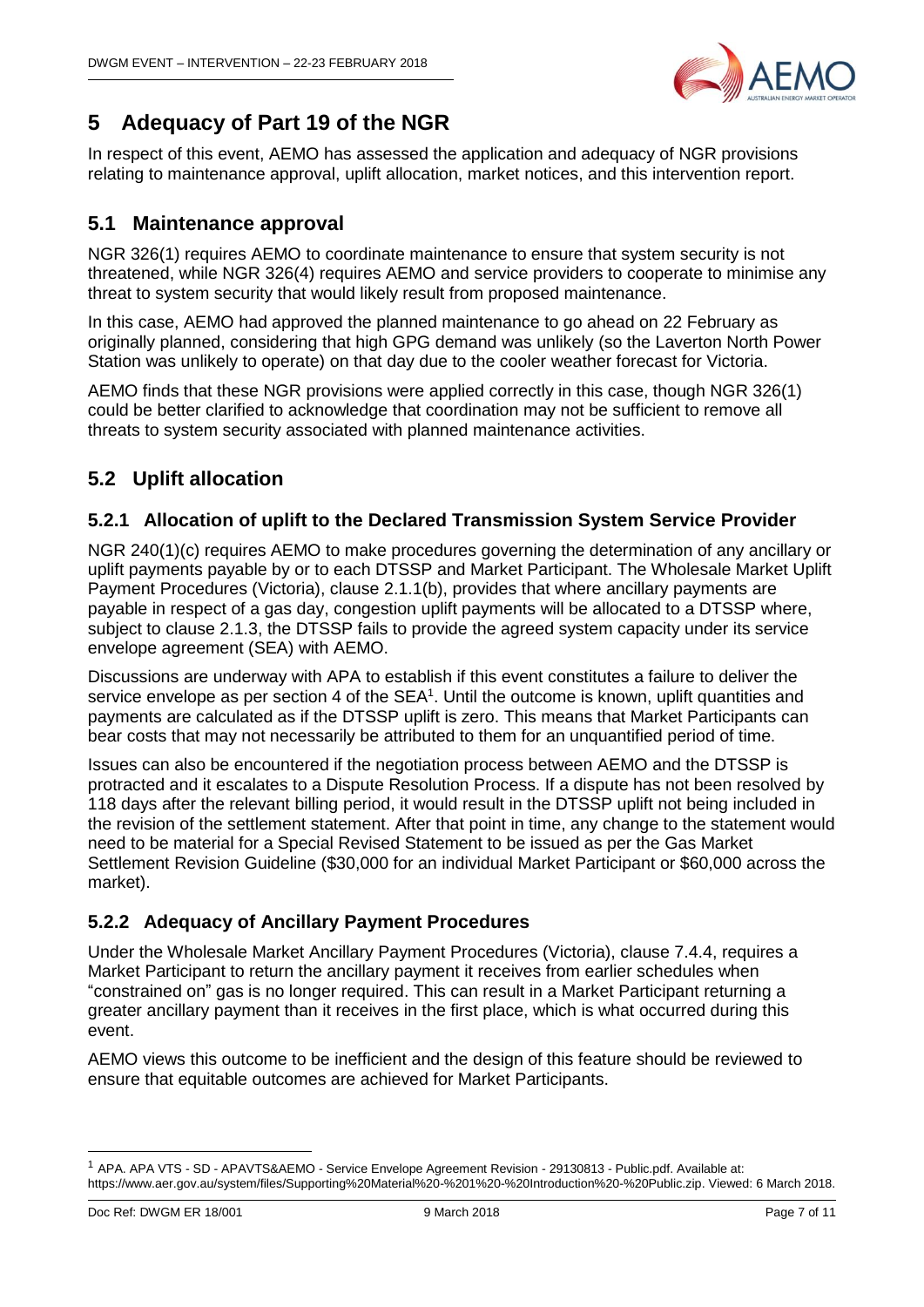

## <span id="page-7-0"></span>**5.3 Market Notices**

NGR 341(1) requires that when AEMO identifies a potential threat to system security, it must notify registered participants as soon as practicable – including details of the nature and location of potential threat, and AEMO's estimate about whether intervention will be required.

On 22 February 2018, AEMO held an industry conference to inform participants of the situation.

AEMO notified the market that compression into SWP would be unavailable due to an unplanned outage of the BCS, seeking a market response to the threat to system security.

AEMO also issued market notices relating to:

- placing an OS-only constraint at Iona CPP for gas days 22–25 February to reduce controllable withdrawals to 0 GJ/hr for the BCS outage;
- issuing a notice of a threat to system security and scheduling out-of-merit-order injections at Iona CPP;
- ceasing the need for out-of-merit-order injections at Iona CPP;
- the return to service of BCS, ending the threat to system security; and
- removal of the OS-only constraint at Iona CPP.

Further details regarding the market notices that were issued can be found in [Appendix A –](#page-9-0) [Chronology.](#page-9-0)

AEMO finds that these NGR provisions are generally adequate, and were applied correctly in this case.

### <span id="page-7-1"></span>**5.4 Intervention Report Timing**

NGR 351 places an obligation on AEMO to publish an Intervention Report within 10 business days after the event. This requirement limits AEMO's ability to conduct a thorough investigation into the circumstances of the event, given the requirement to assess:

- the adequacy of the Rules:
- the appropriateness of actions taken by AEMO; and
- the costs incurred by AEMO and Registered participants as a consequence of responding to the event or events.

In order to allow sufficient time for investigation and subsequent report preparation, the requirement to prepare this report should be aligned with NGR 355 to be:

- within 10 business days notify Participants of this event; and
- within 20 business days following the issue of the final statement for that gas day, publish an Intervention Report.

## <span id="page-7-2"></span>**6 Conclusion**

AEMO issued a notice of threat to system security in the Victorian DWGM for gas day 23 February 2018 during an unplanned outage of the BCS, due to insufficient market response injections from the Iona CPP to meet the demand in western Victoria.

On 23 February 2018, AEMO scheduled out-of-merit-order injections at the 6.00 am and 10.00 am schedules. This resulted in approximately \$4,427 of additional ancillary and uplift payments.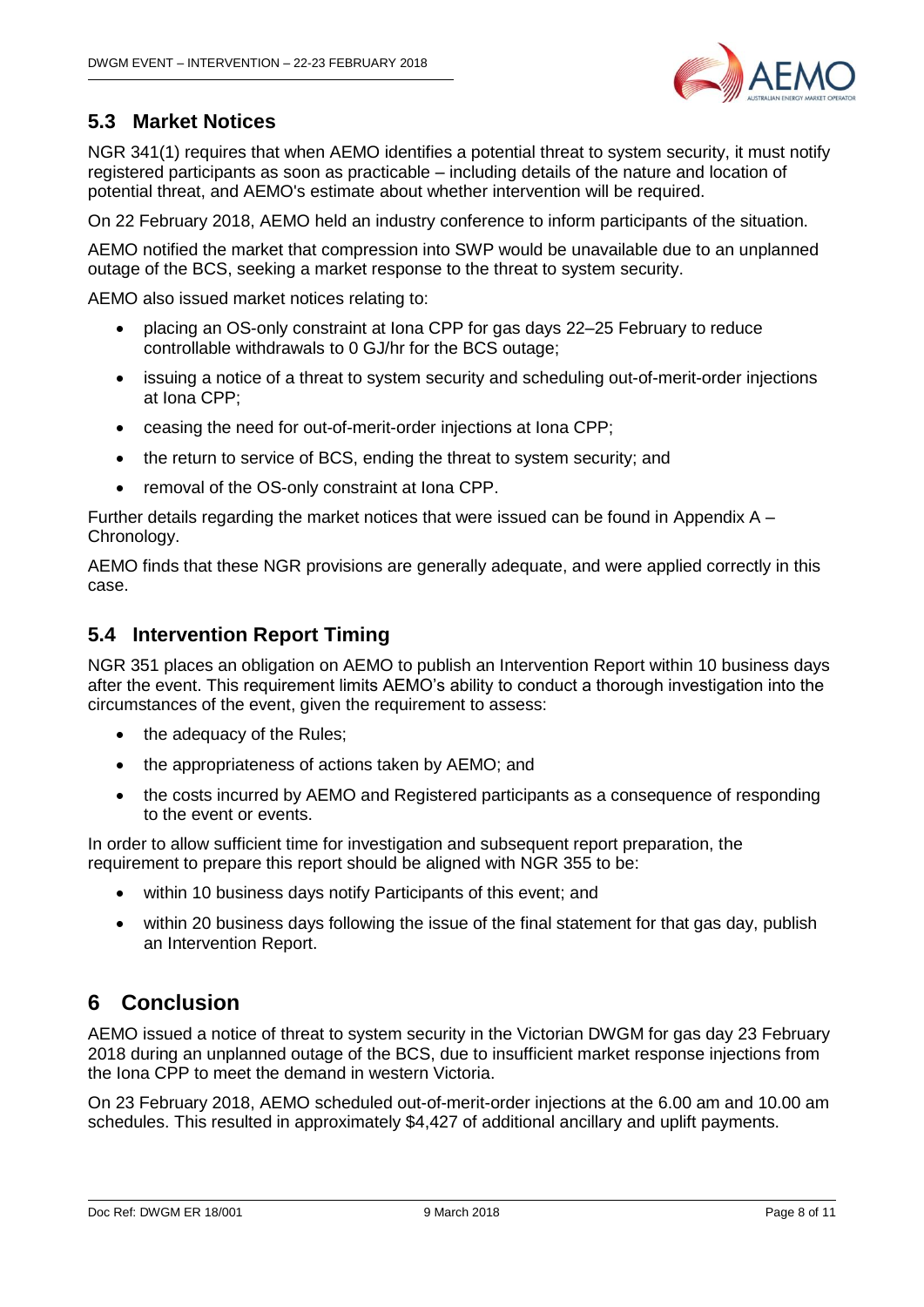

Following this event, AEMO has assessed the application and adequacy of associated NGR provisions, and finds that these provisions were applied correctly. AEMO has highlighted a number of provisions within the Rules that appear to be inadequate and require further investigation.

Please direct any feedback or questions regarding this report to [GasMarket.Monitoring@aemo.com.au.](mailto:GasMarket.Monitoring@aemo.com.au)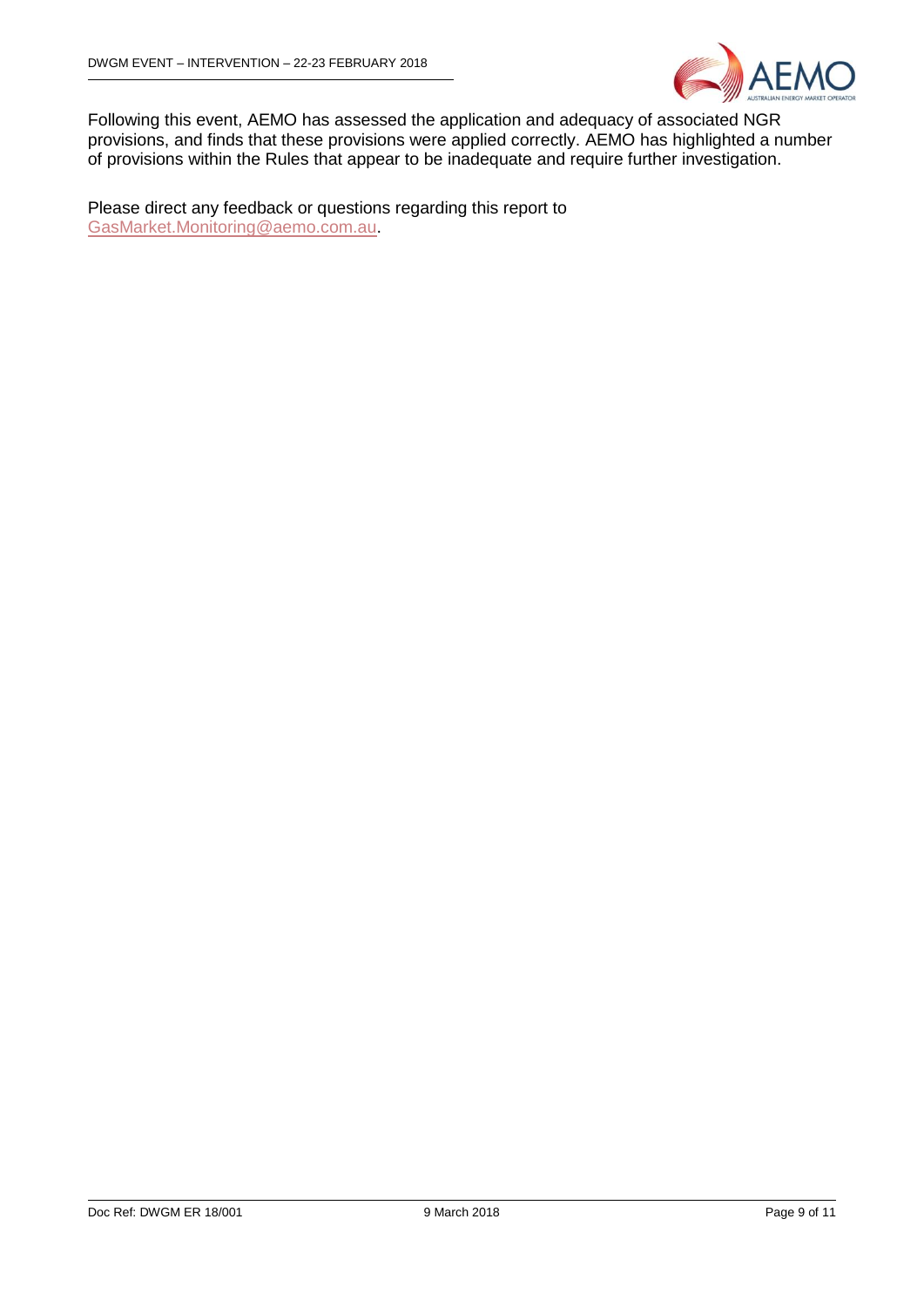

## <span id="page-9-0"></span>**Appendix A – Chronology**

| Date/Time<br>(AEST)           | Event/<br><b>Action</b> | <b>Details</b>                                                                                                                                                                                                                                                                  |
|-------------------------------|-------------------------|---------------------------------------------------------------------------------------------------------------------------------------------------------------------------------------------------------------------------------------------------------------------------------|
| 20 February<br>2018           | Market<br>notice        | AEMO issued a SWN indicating a full BCS outage scheduled from 6.00<br>hrs until 10.00 hrs on gas day 22 Feb 2018.                                                                                                                                                               |
| 22 February<br>2018 9.00 hrs  | <b>BCS</b> outage       | APA advised AEMO that the testing of compressors delayed until 12.00<br>hrs (requested for BCS outage extension).                                                                                                                                                               |
| 22 February<br>2018 11.40 hrs | <b>BCS</b> outage       | APA advised that they needed an additional extension until further notice<br>due to an exhaust stack leak that effected all units.                                                                                                                                              |
| 22 February<br>2018 13.04 hrs | Market<br>notice        | AEMO issued a market notice (for the 2.00 pm schedule) that an OS-only<br>constraint applied at Iona CPP to restrict the withdrawal quantity to 0 GJ/h<br>from 14.00 hrs until 17.00 hrs for gas day 22 February 2018 due to an<br>unplanned BCS outage.                        |
| 22 February<br>2018 16,00 hrs | Industry<br>conference  | AEMO held an industry conference to inform Market Participants about<br>the unplanned BCS outage, operation and scheduling strategies, and<br>potential market impacts.                                                                                                         |
| 22 February<br>2018 16.22 hrs | Market<br>notice        | AEMO issued a market notice (for the 6.00 pm and 10.00 pm schedules)<br>that an OS-only constraint applied at Iona CPP to restrict withdrawal<br>quantity to 0 GJ/h from 18.00 for gas day 22 February 2018 due to the<br>unplanned BCS outage.                                 |
| 22 February<br>2018 17.10 hrs | Market<br>notice        | AEMO issued a market notice indicating that BCS will be unavailable from<br>22 February 2018 until further notice due to the unplanned outage, with a<br>detailed SWN attachment. Participants were advised that net injections<br>may be required to maintain system security. |
| 22 February<br>2018 19.20 hrs | Schedule                | AEMO issued a market notice (for gas day 23 February 2018) that an OS-<br>only constraint applied at Iona CPP meter to restrict the total withdrawal<br>quantity to 0 GJ/day on gas day 23 February 2018 due to the BCS<br>unplanned outage.                                    |
| 22 February<br>2018 22.46 hrs | <b>Market</b><br>notice | AEMO issued a market notice indicating that 11.5 TJ of out-of-merit-order<br>injections was scheduled (Day+1 schedule) at lona CPP for gas day 23<br>February 2018 and AEMO was seeking a market response to support the<br>BCS unplanned outage.                               |
| 23 February<br>2018 05.14 hrs | Market<br>notice        | AEMO issued a market notice indicating a threat to system security due to<br>the BCS outage and scheduled 11.5 TJ of out-of-merit-order injections at<br>Iona CPP for 23 February 2018 (current day 6.00 am schedule).                                                          |
| 23 February<br>2018 07.19 hrs | <b>Market</b><br>notice | AEMO issued a market notice indicating 11.5 TJ of scheduled out-of-<br>merit-order INJ at Iona CPP for gas day 24 February 2018 (Day+1<br>schedule) and is seeking a market response to support the BCS<br>unplanned outage.                                                    |
| 23 February<br>2018 7.26 hrs  | Market<br>notice        | AEMO issued a market notice applying an OS-only constraint at lona CPP<br>to restrict total withdrawal quantity to 0 GJ/d on gas day 24 February 2018<br>due to BCS unplanned outage.                                                                                           |
| 23 February<br>2018 09.32 hrs | Market<br>notice        | AEMO issued a market notice indicating 2.7 TJ of scheduled out-of-merit-<br>order injections at Iona CPP for gas day 23 February 2018 (10.00 am<br>schedule). Threat to system security notice for BCS outage remains in<br>effect.                                             |
| 23 February<br>2018 11.09 hrs | Market<br>notice        | AEMO issued a market notice indicating 3.5 TJ of scheduled out-of-merit-<br>order injections at Iona CPP for 25 February 2018 and is seeking a<br>market response to support BCS outage.                                                                                        |